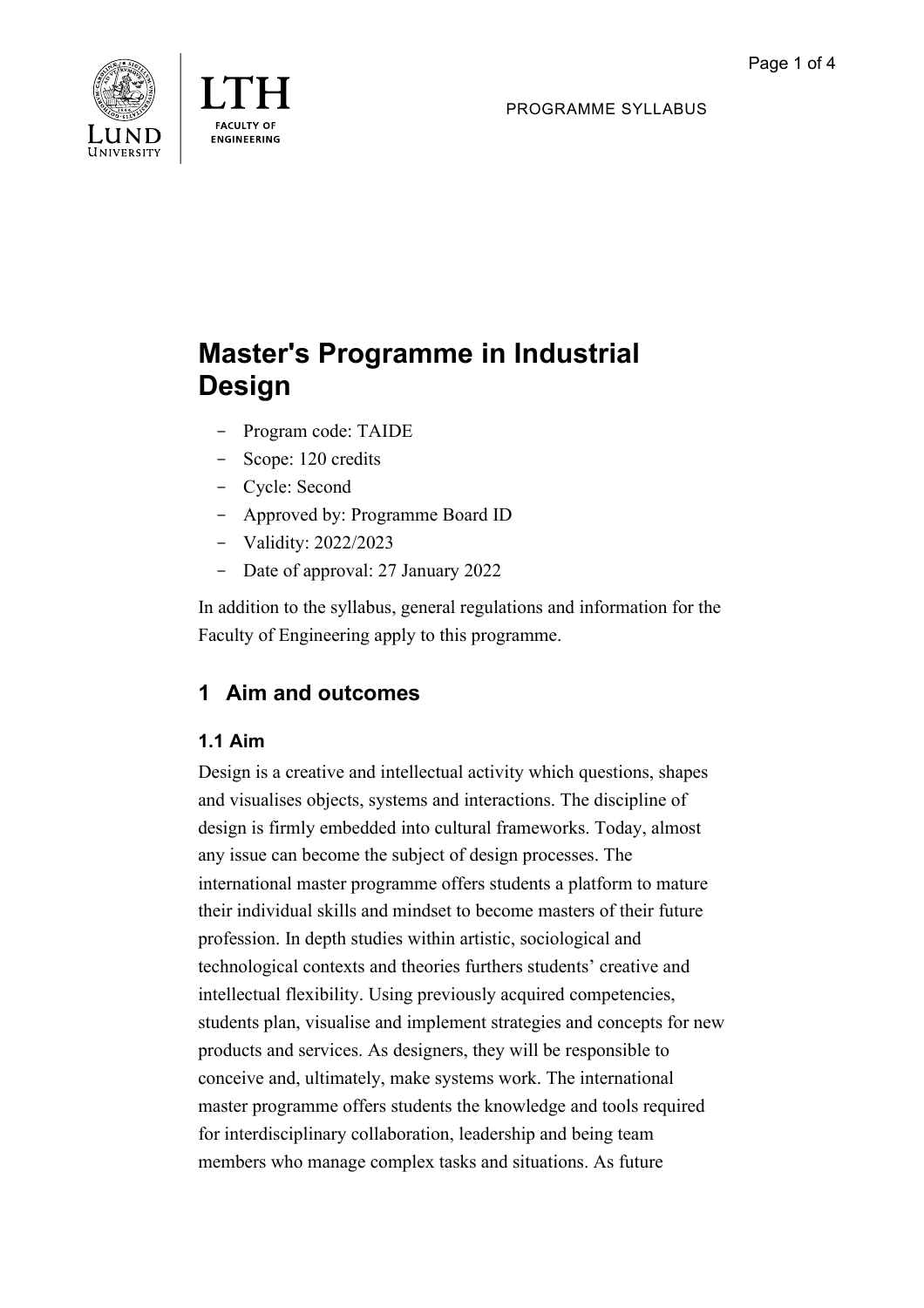designers, students will become key agents of ethical systemic transformation, contributing to the advancement of long-term sustainable development.

### **1.2 Outcomes for a Degree of Master of Fine Arts in Design (120 credits)**

(Higher Education Ordinance 1993: 100)

#### **Knowledge and understanding**

For a Degree of Master of Fine Arts (120 credits) the student shall

- demonstrate knowledge and understanding in the main field of study, including both broad knowledge of the field and a considerable degree of specialised knowledge in areas of the field as well as specialised insight into current research and development work, and
- demonstrate familiarity with methods and processes for dealing with complex phenomena, issues and situations in the field.

#### **Competence and skills**

For a Degree of Master of Fine Arts (120 credits) the student shall

- demonstrate the ability to formulate new issues autonomously and creatively and contribute to the formation of knowledge, solve more advanced problems, develop new forms of personal expression as well as to reflect critically on his or her artistic approach and that of others in the main field of study,
- demonstrate the ability to create and execute his or her own ideas with his or her own personal expression, to identify, formulate and solve artistic and creative problems autonomously and also to plan and undertake advanced artistic tasks using appropriate methods within predetermined time frames,
- demonstrate the ability both nationally and internationally to present and discuss his or her works and artistic issues in speech, writing or in other ways and in dialogue with different audiences, and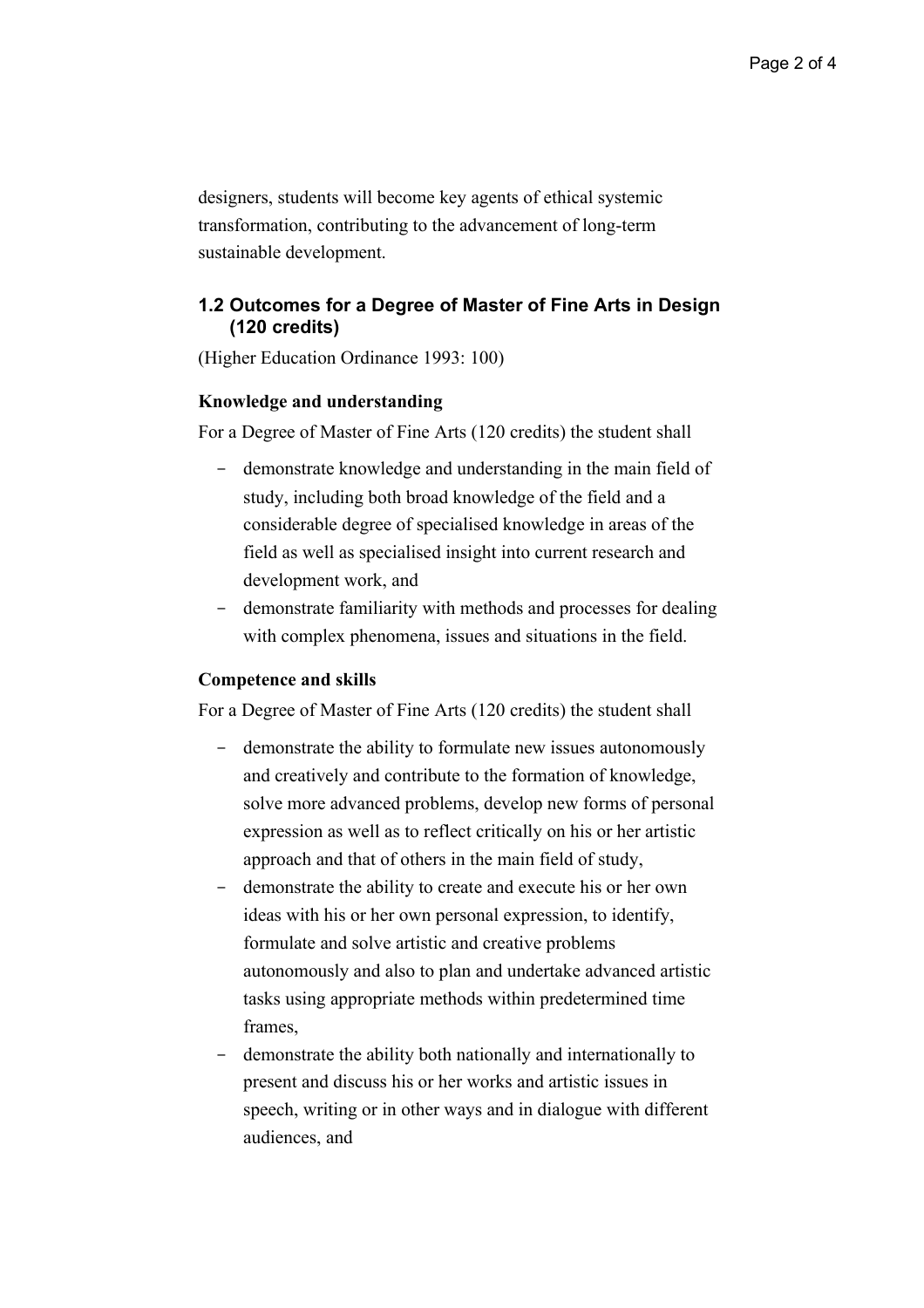- demonstrate the competence and knowledge required to work autonomously in a professional capacity.

### **Judgement and approach**

For a Degree of Master of Fine Arts (120 credits) the student shall

- demonstrate the ability to make assessments in the main field of study informed by relevant artistic, social and ethical issues,
- demonstrate insight into the role of art in society, and
- demonstrate the ability to identify the need for further knowledge and take responsibility for his or her ongoing learning.

### **1.3 Further studies**

On completion of the second-cycle degree, students have basic eligibility for third-cycle studies.

### **2 Programme structure**

### **2.1 Courses**

The programme is two years and comprises 120 ECTS credits. The curriculum specifies the mandatory courses for the master's degree.

### **3 Specific admission requirements**

### **3.1 Admission requirements**

A Bachelor's degree with relevance to the applied education. A digital portfolio of the applicant's own work in the field that clearly proves that the applicant has good potential to benefit from the programme. English 6.

### **4 Degree**

### **4.1 Degree requirements**

For a Degree of Master of Fine Arts (120 credits) in Design students must successfully complete courses comprising 120 credits, including